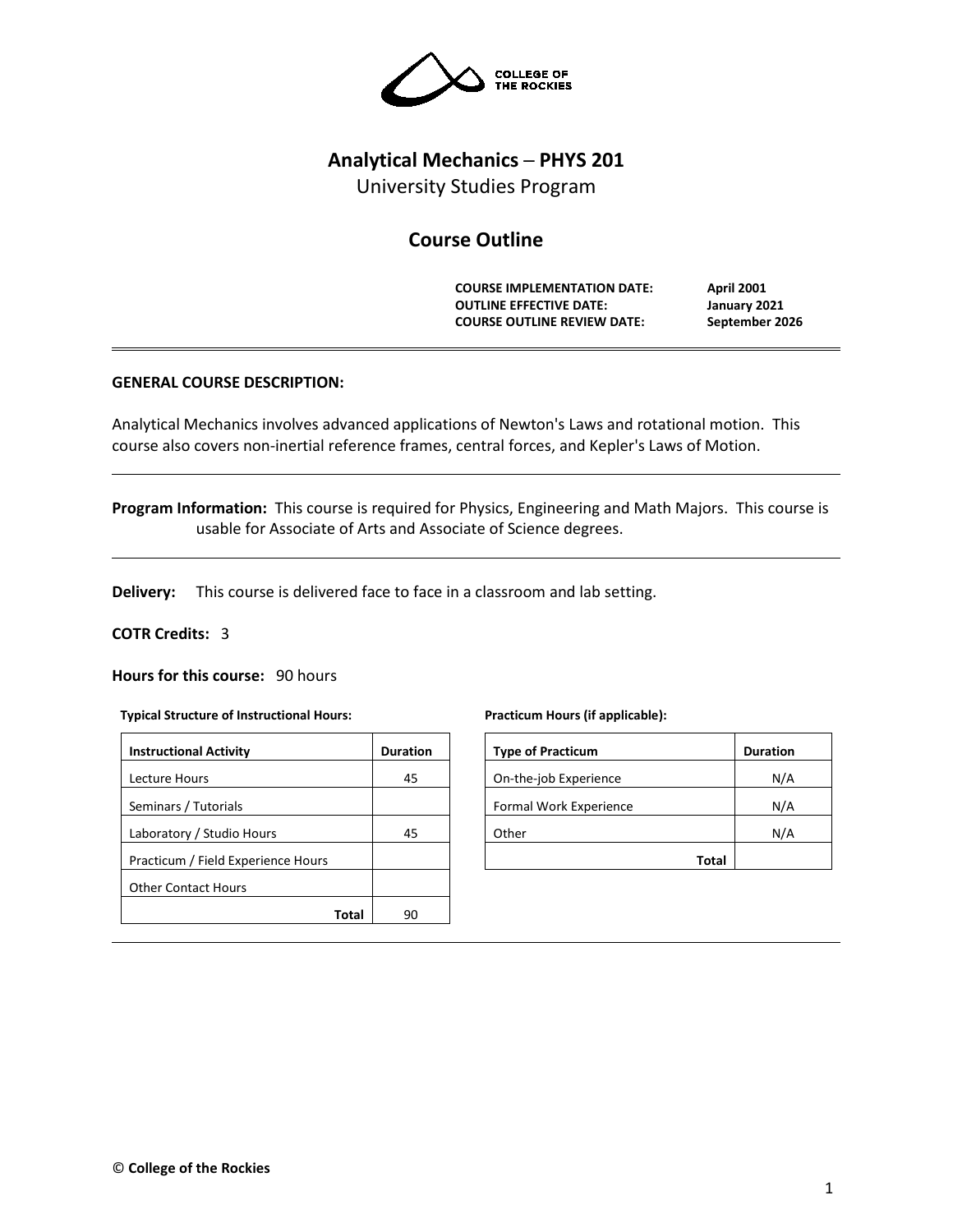Benjamin Tippett, Phd \_

Signature

#### **APPROVAL SIGNATURES:**

Department Head Erin Aasland Hall E-mail: [aaslandhall@cotr.bc.ca](mailto:aaslandhall@cotr.bc.ca) Dean of Business and University Studies Darrell Bethune E-mail: [bethune@cotr.bc.ca](mailto:bethune@cotr.bc.ca)

Department Head Signature

Dean Signature

EDCO

Valid from: January 2021-September 2026

Education Council Approval Date

# **COURSE PREREQUISITES AND TRANSFER CREDIT:**

**Prerequisites:** PHYS 104 and MATH 104

**Corequisites:** MATH 201

#### **Flexible Assessment (FA):**

Credit can be awarded for this course through FA  $\Box$  Yes  $\Box$  No

Learners may request formal recognition for flexible assessment at the College of the Rockies through one or more of the following processes: External Evaluation, Worksite Assessment, Demonstration, Standardized Test, Self-assessment, Interview, Products/Portfolio or Challenge Exam. Contact an Education Advisor for more information.

**Transfer Credit:** For transfer information within British Columbia, Alberta and other institutions, please visit [http://www.cotr.bc.ca/Transfer.](http://www.cotr.bc.ca/Transfer)

> Students should also contact an academic advisor at the institution where they want transfer credit.

**Prior Course Number:** N/A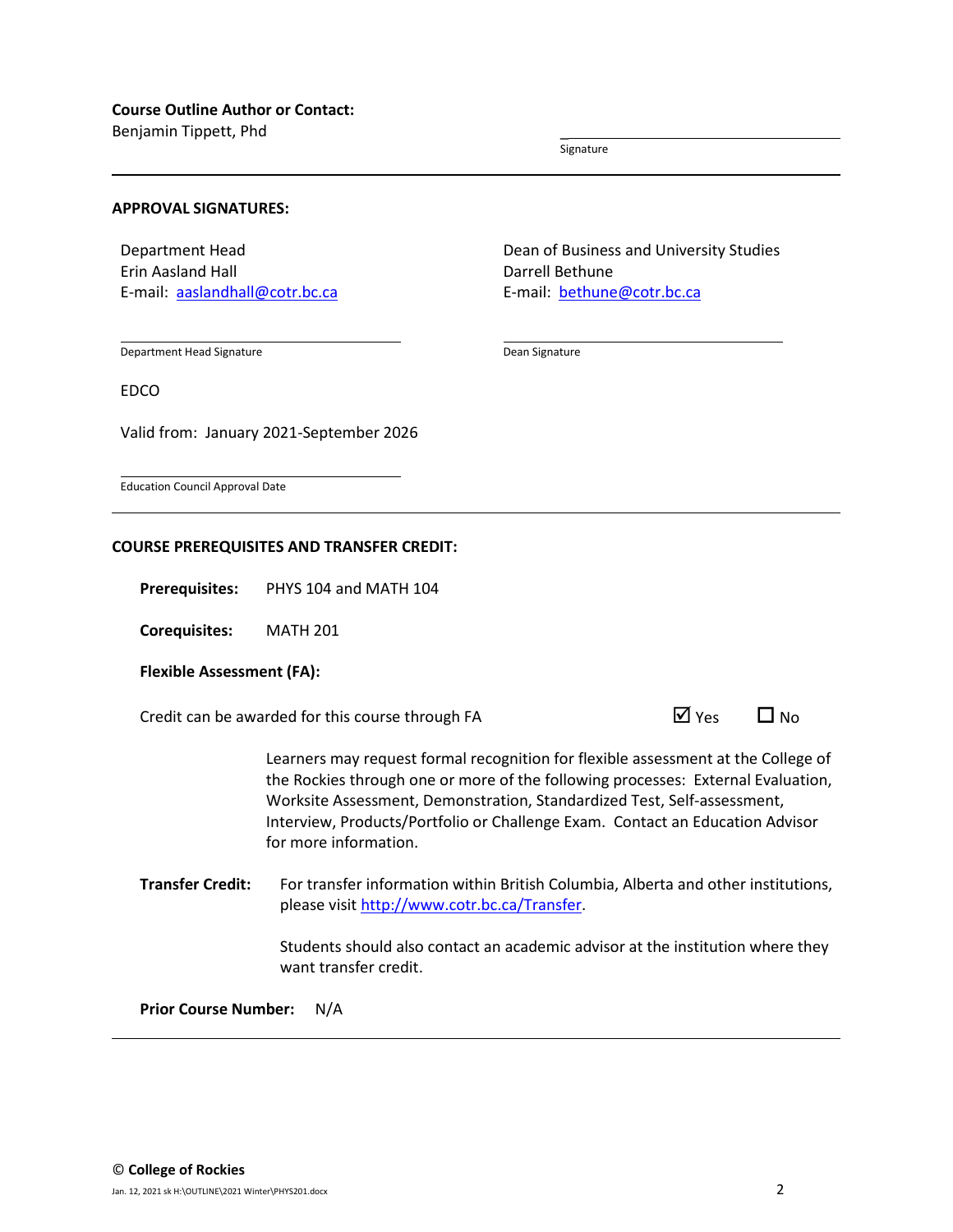# **Textbooks and Required Resources:**

Textbook selection varies by instructor and may change from year to year. At the Course Outline Effective Date the following textbooks were in use:

Taylor, *Classical Mechanics*, University Science Books (2005)

*Please see the instructor's syllabus or check COTR's online text calculator <http://go.cotr.bc.ca/tuition/tCalc.asp> for a complete list of the currently required textbooks.*

# **LEARNING OUTCOMES:**

Upon the successful completion of this course, students will be able to

- model the acceleration of a system of interconnected parts involving lateral or rotational motion;
- calculate the moment of inertia for an extended object around a given axis of rotation;
- describe the use of differential equations and initial conditions as it relates to modelling dynamic systems;
- use complex functions to solve the differential equations relating to damped and/or driven harmonic oscillators;
- describe the different ways a damped and/or driven harmonic oscillator will behave depending on its specific physical parameters;
- recognize and use conserved quantities to simplify the analysis of a dynamic system;
- derive the conservation of angular momentum in a dynamic system involving a single central force;
- convert the description of motion from a Cartesian coordinate system to a Polar coordinate system;
- list the three Kepler's laws, and describe how they are related to Newton's Universal law of gravitation;
- use conservation laws and Newton's Universal law of gravitation to classify orbits according to the total energy of the system; and
- define a pseudo-force and recognize two pseudo-forces from a rotating reference frame.

# **COURSE TOPICS:**

- Newton's laws and rotational motion
- Analyzing systems relating more than one type of motion
- Universal Gravitation
- Using differential equations to describe dynamic systems
- Driven and damped simple harmonic motion
- Conservative Forces
- Central Forces
- Motion in Polar coordinates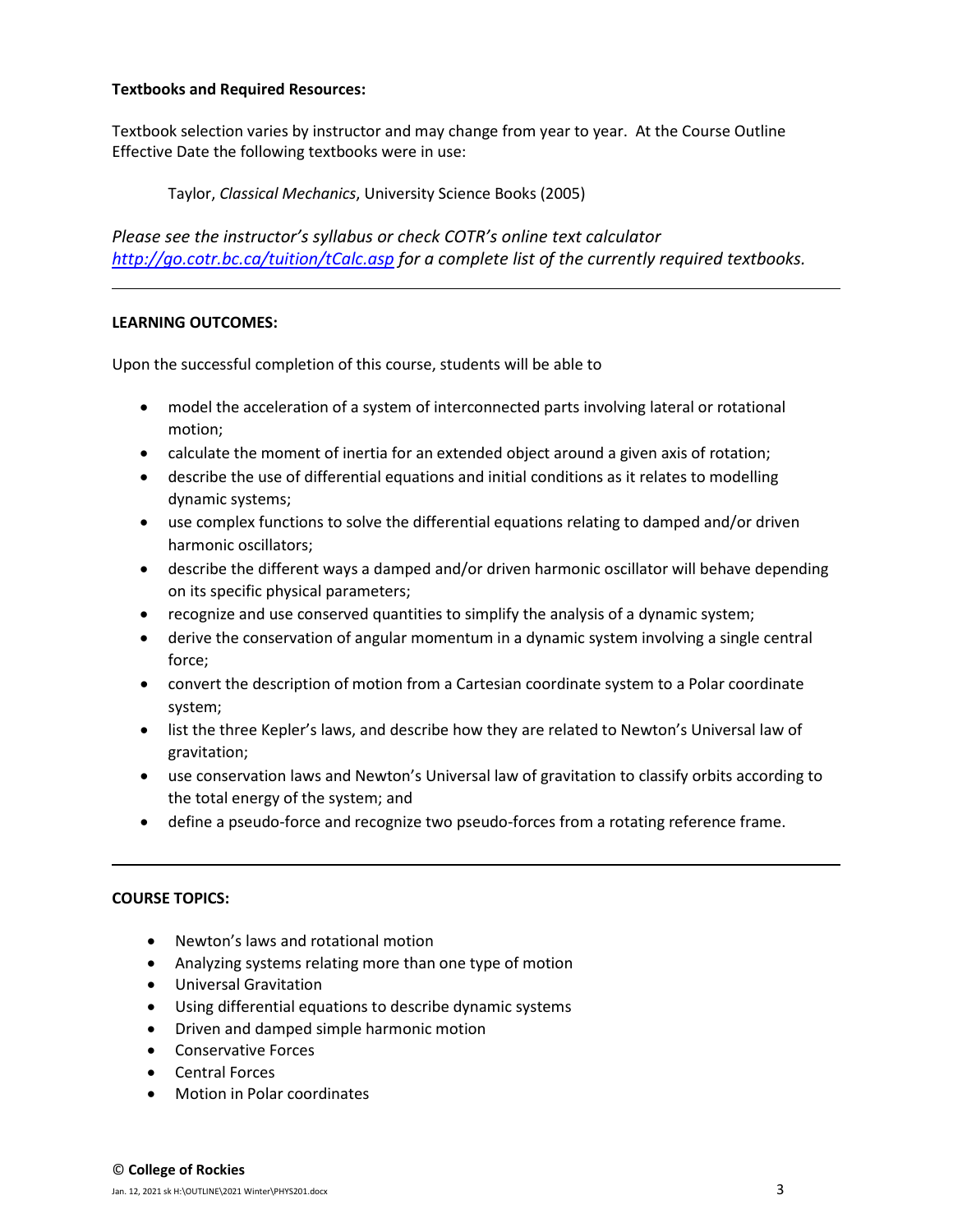- Coordinate transformations
- Noninertial reference frames and pseudo forces

*See instructor's syllabus for the detailed outline of weekly readings, activities and assignments.* 

### **EVALUATION AND ASSESSMENT:**

| <b>Assignments</b> | % Of Total Grade |  |  |
|--------------------|------------------|--|--|
| Assignments        | 20%              |  |  |
| Laboratory         | 20%              |  |  |
| <b>Midterms</b>    | 20%              |  |  |
| <b>Final Exam</b>  | 40%              |  |  |
| <b>Total</b>       | 100%             |  |  |

*Please see the instructor's syllabus for specific classroom policies related to this course, such as details of evaluation, penalties for late assignments and use of electronic aids.*

Note: Satisfactory completion of Laboratory is necessary to receive a grade in this course.

# **EXAM POLICY:**

Students must attend all required scheduled exams that make up a final grade at the appointed time and place.

Individual instructors may accommodate for illness or personal crisis. Additional accommodation will not be made unless a written request is sent to and approved by the appropriate Department Head prior to the scheduled exam.

Any student who misses a scheduled exam without approval will be given a grade of "0" for the exam.

### **COURSE GRADE:**

Course grades are assigned as follows:

| Grade                    | $A+$      | <u>r</u> | $A-$  | $B +$     | B         | $B -$     | $C+$  | ุ     | $\overline{\phantom{0}}$<br>-<br>֊ |           |      |
|--------------------------|-----------|----------|-------|-----------|-----------|-----------|-------|-------|------------------------------------|-----------|------|
| <b>Mark</b><br>(Percent) | $\geq 90$ | 89-85    | 84-80 | $79 - 76$ | $75 - 72$ | $71 - 68$ | 67-64 | 63-60 | 59-55                              | $54 - 50$ | < 50 |

A grade of "D" grants credit, but may not be sufficient as a prerequisite for sequential courses.

#### **ACADEMIC POLICIES:**

*See [www.cotr.bc.ca/policies](http://www.cotr.bc.ca/policies) for general college policies related to course activities, including grade appeals, cheating and plagiarism.*